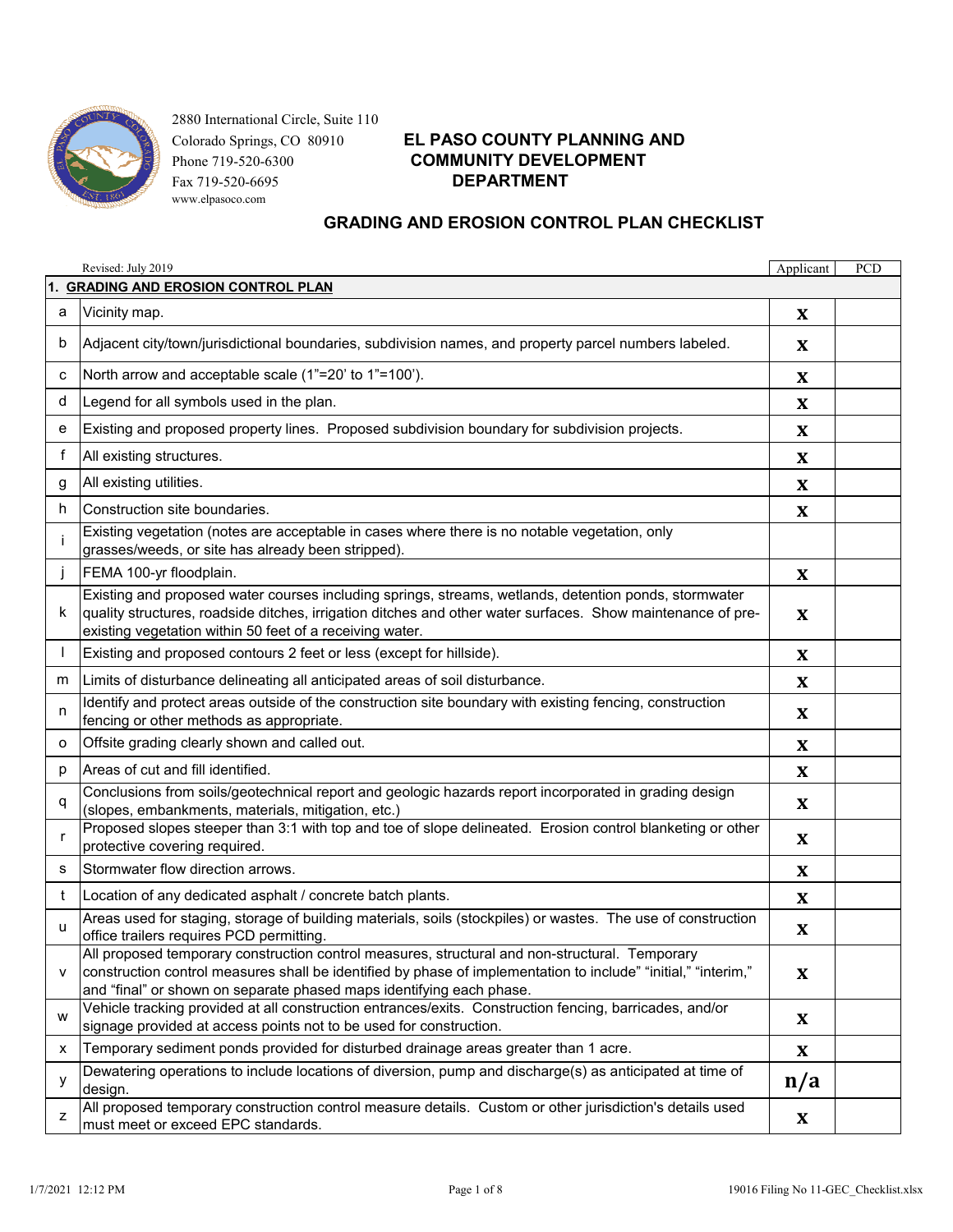

# Colorado Springs, CO 80910 **EL PASO COUNTY PLANNING AND** Phone 719-520-6300 **COMMUNITY DEVELOPMENT**

|    | Revised: July 2019                                                                                                                                                                                                                                                                                                                                                                                                                                                                                                                                                                                                                                                                                                                                                                                                                                                                                       | Applicant   | PCD |
|----|----------------------------------------------------------------------------------------------------------------------------------------------------------------------------------------------------------------------------------------------------------------------------------------------------------------------------------------------------------------------------------------------------------------------------------------------------------------------------------------------------------------------------------------------------------------------------------------------------------------------------------------------------------------------------------------------------------------------------------------------------------------------------------------------------------------------------------------------------------------------------------------------------------|-------------|-----|
| aa | Any offsite stormwater control measure proposed for use by the project and not under the direct control or<br>ownership of the Owner or Operator.                                                                                                                                                                                                                                                                                                                                                                                                                                                                                                                                                                                                                                                                                                                                                        | X           |     |
| bb | Existing and proposed permanent storm water management facilities, including areas proposed for<br>stormwater infiltration or subsurface detention.                                                                                                                                                                                                                                                                                                                                                                                                                                                                                                                                                                                                                                                                                                                                                      | X           |     |
| CС | Existing and proposed easements (permanent and construction) including required off site easements.                                                                                                                                                                                                                                                                                                                                                                                                                                                                                                                                                                                                                                                                                                                                                                                                      | $\mathbf x$ |     |
| dd | Retaining walls (not to be located in County ROW unless approved via license agreement). Design by P.E.<br>and building permit from Regional Building Department required for walls greater than or equal to 4 feet in<br>height, series of walls, or walls supporting a surcharge.                                                                                                                                                                                                                                                                                                                                                                                                                                                                                                                                                                                                                      | n/a         |     |
| ee | Plan certified by a Colorado Registered P.E., with EPC standard signature blocks for Engineer, Owner and<br>EPC.                                                                                                                                                                                                                                                                                                                                                                                                                                                                                                                                                                                                                                                                                                                                                                                         | X           |     |
| ff | Engineer's Statement (for standalone GEC Plan):<br>This Grading and Erosion Control Plan was prepared under my direction and supervision and is correct to<br>the best of my knowledge and belief. Said Plan has been prepared according to the criteria established by<br>the County for Grading and Erosion Control Plans. I accept responsibility for any liability caused by any<br>negligent acts, errors or omissions on my part in preparing this plan.<br><b>Engineer of Record Signature</b><br>Date                                                                                                                                                                                                                                                                                                                                                                                            | X           |     |
| gg | Engineer's Statement (for GEC Plan within Construction Drawing set):<br>These detailed plans and specifications were prepared under my direction and supervision. Said plans and<br>specifications have been prepared according to the criteria established by the County for detailed roadway,<br>drainage, grading and erosion control plans and specifications, and said plans and specifications are in<br>conformity with applicable master drainage plans and master transportation plans. Said plans and<br>specifications meet the purposes for which the particular roadway and drainage facilities are designed and<br>are correct to the best of my knowledge and belief. I accept responsibility for any liability caused by any<br>negligent acts, errors or omissions on my part in preparation of these detailed plans and specifications.<br><b>Engineer of Record Signature</b><br>Date | X           |     |
| hh | Owner's Statement (for standalone GEC Plan):<br>I, the owner/developer have read and will comply with the requirements of the Grading and Erosion Control<br>Plan.<br>Owner Signature<br>Date                                                                                                                                                                                                                                                                                                                                                                                                                                                                                                                                                                                                                                                                                                            | X           |     |
| ii | Owner's Statement (for GEC Plan within Construction Drawing set):<br>I, the owner/developer have read and will comply with the requirements of the grading and erosion control<br>plan and all of the requirements specified in these detailed plans and specifications.<br>Owner Signature<br>Date                                                                                                                                                                                                                                                                                                                                                                                                                                                                                                                                                                                                      | $\mathbf x$ |     |
|    |                                                                                                                                                                                                                                                                                                                                                                                                                                                                                                                                                                                                                                                                                                                                                                                                                                                                                                          |             |     |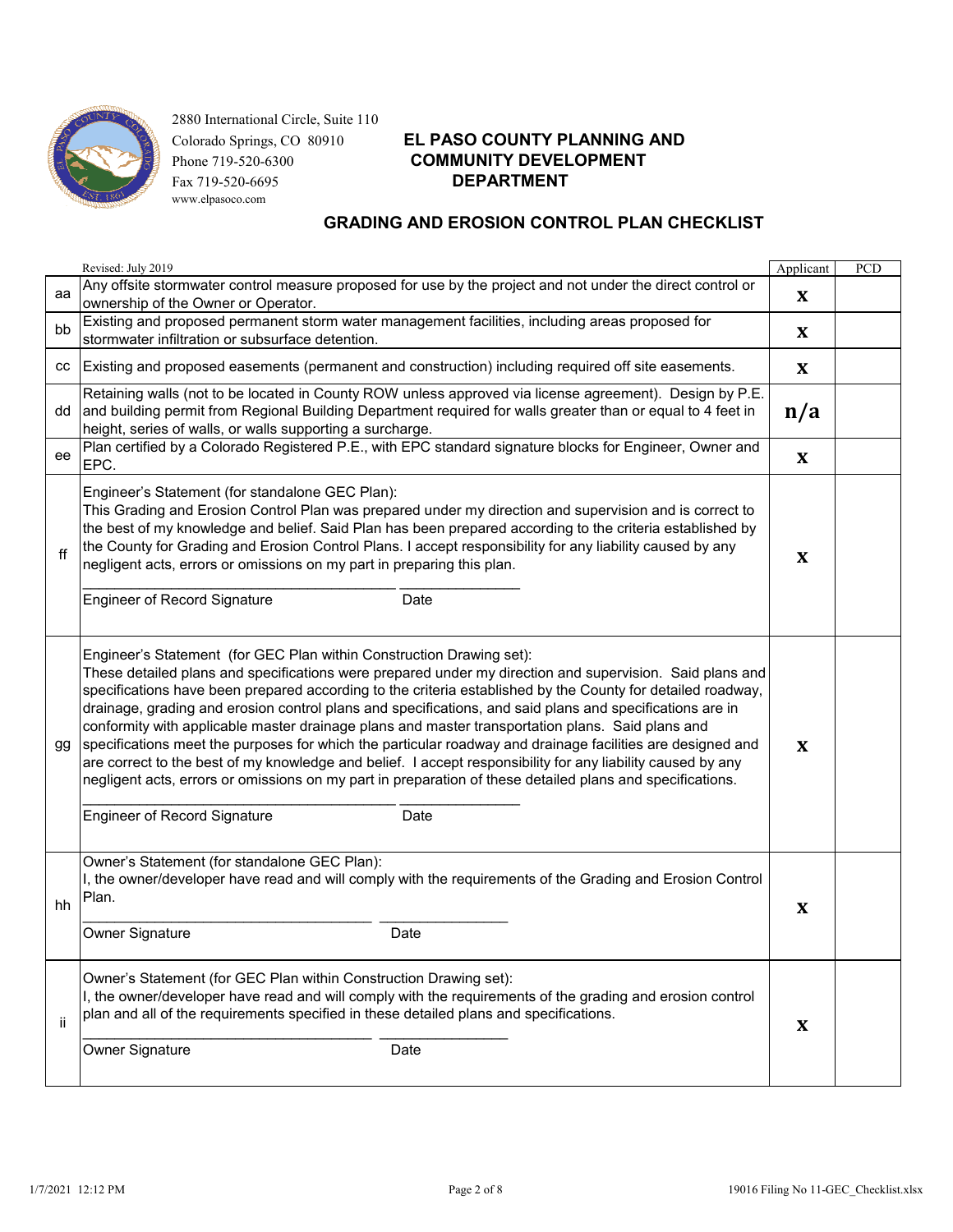

# Colorado Springs, CO 80910 **EL PASO COUNTY PLANNING AND** Phone 719-520-6300 **COMMUNITY DEVELOPMENT**

|    | Revised: July 2019                                                                                                                                                                                                                                                                                                                                                                                                                                                                                                                                                                                                                                                                                                                                                                                                                                                                                                                                                                                                                                                          | Applicant                 | PCD |
|----|-----------------------------------------------------------------------------------------------------------------------------------------------------------------------------------------------------------------------------------------------------------------------------------------------------------------------------------------------------------------------------------------------------------------------------------------------------------------------------------------------------------------------------------------------------------------------------------------------------------------------------------------------------------------------------------------------------------------------------------------------------------------------------------------------------------------------------------------------------------------------------------------------------------------------------------------------------------------------------------------------------------------------------------------------------------------------------|---------------------------|-----|
| jj | El Paso County (standalone GEC Plan):<br>County plan review is provided only for general conformance with County Design Criteria. The County is<br>not responsible for the accuracy and adequacy of the design, dimensions, and/ or elevations which shall be<br>confirmed at the job site. The County through the approval of this document assumes no responsibility for<br>completeness and/ or accuracy of this document.<br>Filed in accordance with the requirements of the El Paso County Land Development Code, Drainage<br>Criteria Manual Volumes 1 and 2, and Engineering Criteria Manual, as amended.<br>In accordance with ECM Section 1.12, these construction documents will be valid for construction for a<br>period of 2 years from the date signed by the El Paso County Engineer. If construction has not started<br>within those 2 years, the plans will need to be resubmitted for approval, including payment of review fees at<br>the Planning and Community Development Director's discretion.<br><b>County Engineer/ECM Administrator</b><br>Date | X                         |     |
|    | 2. ADDITIONAL REPORTS/PERMITS/DOCUMENTS                                                                                                                                                                                                                                                                                                                                                                                                                                                                                                                                                                                                                                                                                                                                                                                                                                                                                                                                                                                                                                     |                           |     |
| a  | Soils report / geotechnical investigation as appropriate for grading/utilities/drainage/road construction.                                                                                                                                                                                                                                                                                                                                                                                                                                                                                                                                                                                                                                                                                                                                                                                                                                                                                                                                                                  | X                         |     |
| b  | Use Agreement/easement between the Owner or Operator and other third party for use of all offsite grading<br>or stormwater control measures, used by the owner or operator but not under their direct control or<br>ownership.                                                                                                                                                                                                                                                                                                                                                                                                                                                                                                                                                                                                                                                                                                                                                                                                                                              | n/a                       |     |
| C  | Floodplain Development Permit                                                                                                                                                                                                                                                                                                                                                                                                                                                                                                                                                                                                                                                                                                                                                                                                                                                                                                                                                                                                                                               | n/a                       |     |
| d  | USACE 404/wetlands permit/mitigation plan                                                                                                                                                                                                                                                                                                                                                                                                                                                                                                                                                                                                                                                                                                                                                                                                                                                                                                                                                                                                                                   | n/a                       |     |
| е  | <b>FEMA CLOMR</b>                                                                                                                                                                                                                                                                                                                                                                                                                                                                                                                                                                                                                                                                                                                                                                                                                                                                                                                                                                                                                                                           | n/a                       |     |
| f  | State Engineer's permit/Notice Of Intent to Construct                                                                                                                                                                                                                                                                                                                                                                                                                                                                                                                                                                                                                                                                                                                                                                                                                                                                                                                                                                                                                       | $\mathbf X$               |     |
| g  | Stormwater Management Plan (SWMP)                                                                                                                                                                                                                                                                                                                                                                                                                                                                                                                                                                                                                                                                                                                                                                                                                                                                                                                                                                                                                                           | X                         |     |
| h  | Financial Assurance Estimate (FAE) (signed)                                                                                                                                                                                                                                                                                                                                                                                                                                                                                                                                                                                                                                                                                                                                                                                                                                                                                                                                                                                                                                 | $\mathbf x$               |     |
| Ť  | Erosion and Stormwater Quality Control Permit (ESQCP) (signed)                                                                                                                                                                                                                                                                                                                                                                                                                                                                                                                                                                                                                                                                                                                                                                                                                                                                                                                                                                                                              | $\boldsymbol{\mathrm{X}}$ |     |
| Ĵ  | Pre-Development Site Grading Acknowledgement and Right of Access Form (signed)                                                                                                                                                                                                                                                                                                                                                                                                                                                                                                                                                                                                                                                                                                                                                                                                                                                                                                                                                                                              | X                         |     |
| k  | Conditions of Approval met?                                                                                                                                                                                                                                                                                                                                                                                                                                                                                                                                                                                                                                                                                                                                                                                                                                                                                                                                                                                                                                                 | X                         |     |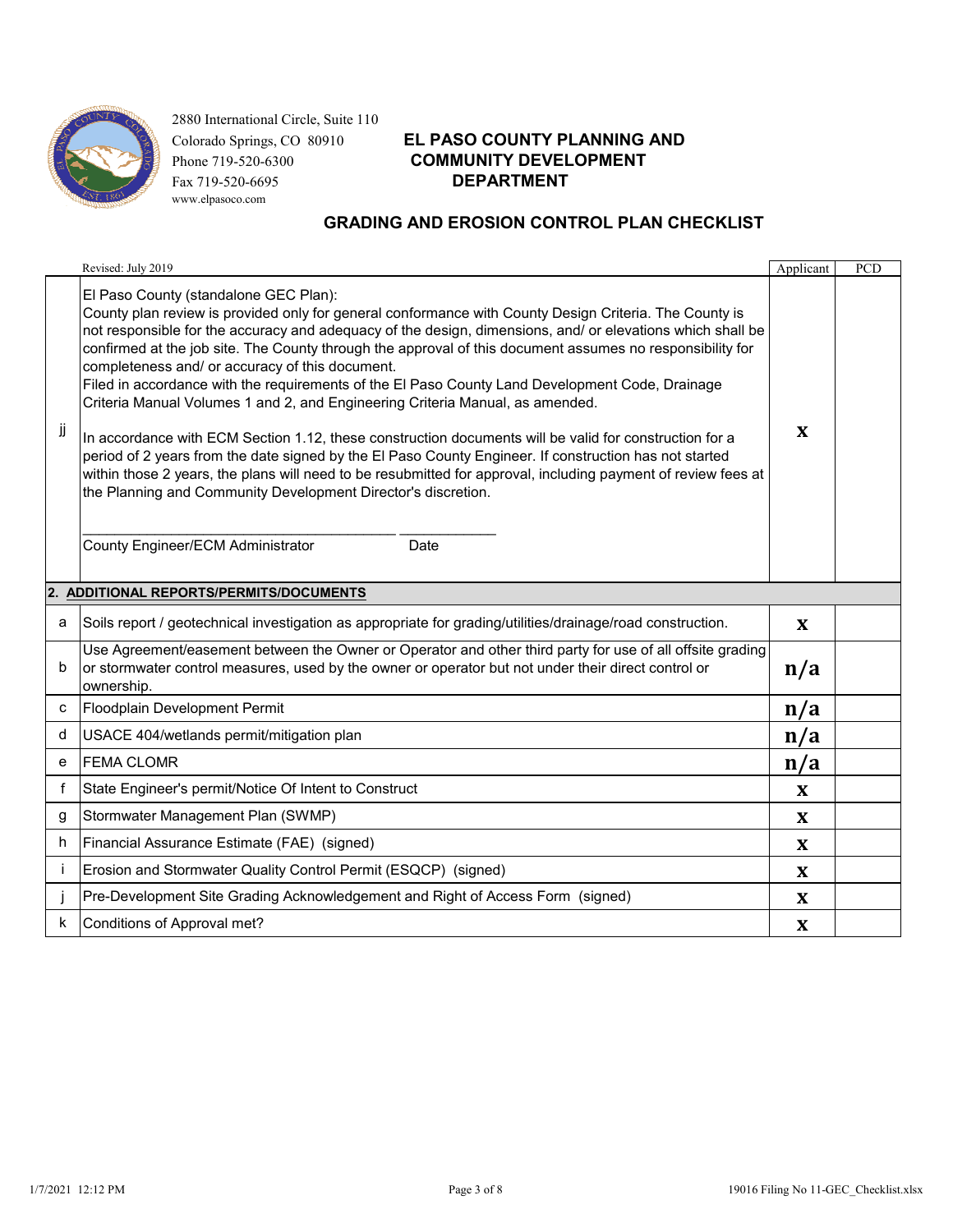

## Colorado Springs, CO 80910 **EL PASO COUNTY PLANNING AND** Phone 719-520-6300 **COMMUNITY DEVELOPMENT**

|                | Revised: July 2019                                                                                                                                                                                                                                                                                                                                                                                                                                                                                                                                                                                                 | Applicant                 | PCD |
|----------------|--------------------------------------------------------------------------------------------------------------------------------------------------------------------------------------------------------------------------------------------------------------------------------------------------------------------------------------------------------------------------------------------------------------------------------------------------------------------------------------------------------------------------------------------------------------------------------------------------------------------|---------------------------|-----|
|                | 3. STANDARD NOTES FOR EL PASO COUNTY GRADING AND EROSION CONTROL PLANS                                                                                                                                                                                                                                                                                                                                                                                                                                                                                                                                             |                           |     |
| $\mathbf 1$    | Stormwater discharges from construction sites shall not cause or threaten to cause pollution,<br>contamination, or degradation of State Waters. All work and earth disturbance shall be done in a manner<br>that minimizes pollution of any on-site or off-site waters, including wetlands.                                                                                                                                                                                                                                                                                                                        | $\boldsymbol{\mathrm{X}}$ |     |
| $\overline{2}$ | Notwithstanding anything depicted in these plans in words or graphic representation, all design and<br>construction related to roads, storm drainage and erosion control shall conform to the standards and<br>requirements of the most recent version of the relevant adopted El Paso County standards, including the<br>Land Development Code, the Engineering Criteria Manual, the Drainage Criteria Manual, and the Drainage<br>Criteria Manual Volume 2. Any deviations from regulations and standards must be requested, and<br>approved, in writing.                                                        | X                         |     |
| 3              | A separate Stormwater Management Plan (SMWP) for this project shall be completed and an Erosion and<br>Stormwater Quality Control Permit (ESQCP) issued prior to commencing construction. Management of the<br>SWMP during construction is the responsibility of the designated Qualified Stormwater Manager or<br>Certified Erosion Control Inspector. The SWMP shall be located on site at all times during construction and<br>shall be kept up to date with work progress and changes in the field.                                                                                                            | X                         |     |
| $\overline{4}$ | Once the ESQCP is approved and a "Notice to Proceed" has been issued, the contractor may install the<br>initial stage erosion and sediment control measures as indicated on the approved GEC. A Preconstruction<br>Meeting between the contractor, engineer, and El Paso County will be held prior to any construction. It is<br>the responsibility of the applicant to coordinate the meeting time and place with County staff.                                                                                                                                                                                   | $\boldsymbol{\mathrm{X}}$ |     |
| 5              | Control measures must be installed prior to commencement of activities that could contribute pollutants to<br>stormwater. control measures for all slopes, channels, ditches, and disturbed land areas shall be installed<br>immediately upon completion of the disturbance.                                                                                                                                                                                                                                                                                                                                       | $\boldsymbol{\mathrm{X}}$ |     |
| 6              | All temporary sediment and erosion control measures shall be maintained and remain in effective operating<br>condition until permanent soil erosion control measures are implemented and final stabilization is<br>established. All persons engaged in land disturbance activities shall assess the adequacy of control<br>measures at the site and identify if changes to those control measures are needed to ensure the continued<br>effective performance of the control measures. All changes to temporary sediment and erosion control<br>measures must be incorporated into the Stormwater Management Plan. | $\boldsymbol{\mathrm{X}}$ |     |
| $\overline{7}$ | Temporary stabilization shall be implemented on disturbed areas and stockpiles where ground disturbing<br>construction activity has permanently ceased or temporarily ceased for longer than 14 days.                                                                                                                                                                                                                                                                                                                                                                                                              | X                         |     |
| 8              | Final stabilization must be implemented at all applicable construction sites. Final stabilization is achieved<br>when all ground disturbing activities are complete and all disturbed areas either have a uniform vegetative<br>cover with individual plant density of 70 percent of pre-disturbance levels established or equivalent<br>permanent alternative stabilization method is implemented. All temporary sediment and erosion control<br>measures shall be removed upon final stabilization and before permit closure.                                                                                    | $\mathbf X$               |     |
| 9              | All permanent stormwater management facilities shall be installed as designed in the approved plans. Any<br>proposed changes that effect the design or function of permanent stormwater management structures must<br>be approved by the ECM Administrator prior to implementation.                                                                                                                                                                                                                                                                                                                                | $\boldsymbol{\mathrm{X}}$ |     |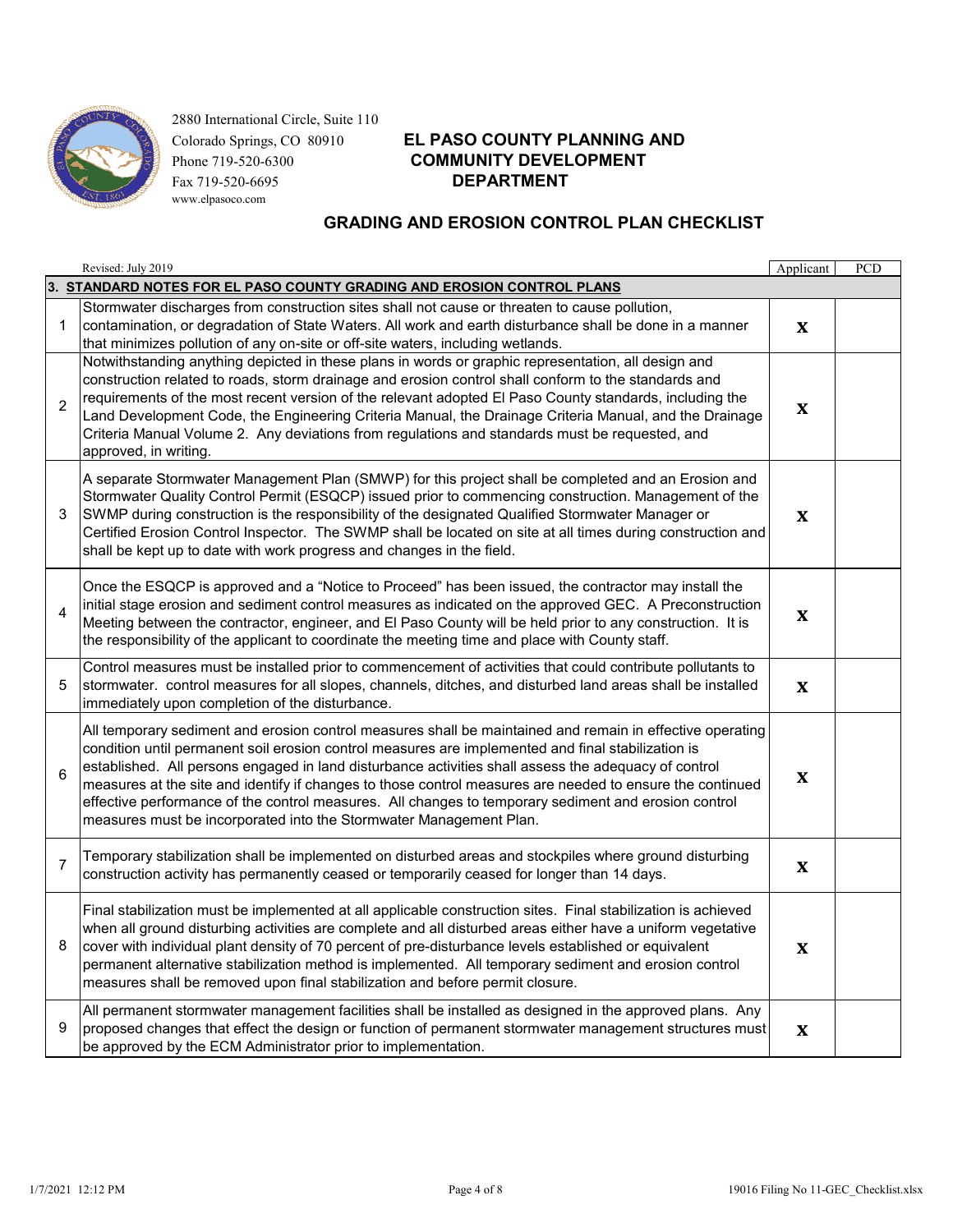

# Colorado Springs, CO 80910 **EL PASO COUNTY PLANNING AND** Phone 719-520-6300 **COMMUNITY DEVELOPMENT**

|    | Revised: July 2019                                                                                                                                                                                                                                                                                                                                                                                                                                                                                                                           | Applicant                 | PCD |
|----|----------------------------------------------------------------------------------------------------------------------------------------------------------------------------------------------------------------------------------------------------------------------------------------------------------------------------------------------------------------------------------------------------------------------------------------------------------------------------------------------------------------------------------------------|---------------------------|-----|
| 10 | Earth disturbances shall be conducted in such a manner so as to effectively minimize accelerated soil<br>erosion and resulting sedimentation. All disturbances shall be designed, constructed, and completed so<br>that the exposed area of any disturbed land shall be limited to the shortest practical period of time. Pre-<br>existing vegetation shall be protected and maintained within 50 horizontal feet of a waters of the state<br>unless shown to be infeasible and specifically requested and approved.                         | X                         |     |
| 11 | Compaction of soil must be prevented in areas designated for infiltration control measures or where final<br>stabilization will be achieved by vegetative cover. Areas designated for infiltration control measures shall<br>also be protected from sedimentation during construction until final stabilization is achieved. If compaction<br>prevention is not feasible due to site constraints, all areas designated for infiltration and vegetation control<br>measures must be loosened prior to installation of the control measure(s). | X                         |     |
|    | Any temporary or permanent facility designed and constructed for the conveyance of stormwater around,<br>12  through, or from the earth disturbance area shall be a stabilized conveyance designed to minimize erosion<br>and the discharge of sediment off site.                                                                                                                                                                                                                                                                            | $\mathbf{X}$              |     |
| 13 | Concrete wash water shall be contained and disposed of in accordance with the SWMP. No wash water<br>shall be discharged to or allowed to enter State Waters, including any surface or subsurface storm<br>drainage system or facilities. Concrete washouts shall not be located in an area where shallow<br>groundwater may be present, or within 50 feet of a surface water body, creek or stream.                                                                                                                                         | X                         |     |
| 14 | During dewatering operations of uncontaminated ground water may be discharged on site, but shall not<br>leave the site in the form of surface runoff unless an approved State dewatering permit is in place.                                                                                                                                                                                                                                                                                                                                 | X                         |     |
|    | 15   Erosion control blanketing or other protective covering shall be used on slopes steeper than 3:1.                                                                                                                                                                                                                                                                                                                                                                                                                                       | $\boldsymbol{\mathrm{X}}$ |     |
| 16 | Contractor shall be responsible for the removal of all wastes from the construction site for disposal in<br>accordance with local and State regulatory requirements. No construction debris, tree slash, building<br>material wastes or unused building materials shall be buried, dumped, or discharged at the site.                                                                                                                                                                                                                        | X                         |     |
| 17 | Waste materials shall not be temporarily placed or stored in the street, alley, or other public way, unless in<br>accordance with an approved Traffic Control Plan. control measures may be required by El Paso County<br>Engineering if deemed necessary, based on specific conditions and circumstances.                                                                                                                                                                                                                                   | $\boldsymbol{\mathrm{X}}$ |     |
| 18 | Tracking of soils and construction debris off-site shall be minimized. Materials tracked off-site shall be<br>cleaned up and properly disposed of immediately.                                                                                                                                                                                                                                                                                                                                                                               | $\mathbf{X}$              |     |
| 19 | The owner/developer shall be responsible for the removal of all construction debris, dirt, trash, rock,<br>sediment, soil, and sand that may accumulate in roads, storm drains and other drainage conveyance<br>systems and stormwater appurtenances as a result of site development.                                                                                                                                                                                                                                                        | $\boldsymbol{\mathrm{X}}$ |     |
| 20 | The quantity of materials stored on the project site shall be limited, as much as practical, to that quantity<br>required to perform the work in an orderly sequence. All materials stored on-site shall be stored in a neat,<br>orderly manner, in their original containers, with original manufacturer's labels.                                                                                                                                                                                                                          | $\mathbf x$               |     |
| 21 | No chemical(s) having the potential to be released in stormwater are to be stored or used onsite unless<br>permission for the use of such chemical(s) is granted in writing by the ECM Administrator. In granting<br>approval for the use of such chemical(s), special conditions and monitoring may be required.                                                                                                                                                                                                                            | X                         |     |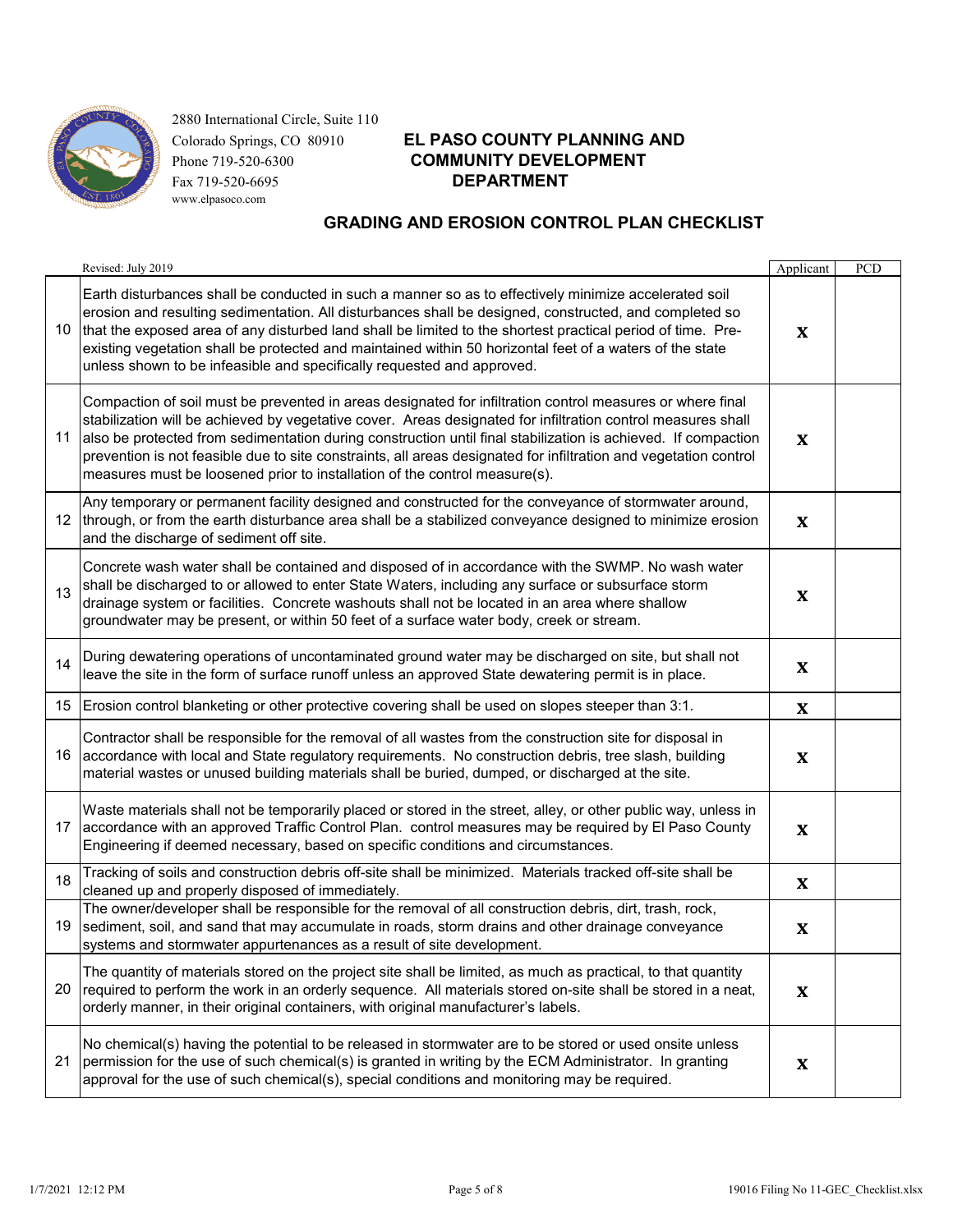

# Colorado Springs, CO 80910 **EL PASO COUNTY PLANNING AND** Phone 719-520-6300 **COMMUNITY DEVELOPMENT**

|    | Revised: July 2019                                                                                                                                                                                                                                                                                                                                                                                                                                                                                                                                                                                                                                                                                                                                            | Applicant    | PCD |
|----|---------------------------------------------------------------------------------------------------------------------------------------------------------------------------------------------------------------------------------------------------------------------------------------------------------------------------------------------------------------------------------------------------------------------------------------------------------------------------------------------------------------------------------------------------------------------------------------------------------------------------------------------------------------------------------------------------------------------------------------------------------------|--------------|-----|
| 22 | Bulk storage of allowed petroleum products or other allowed liquid chemicals in excess of 55 gallons shall<br>require adequate secondary containment protection to contain all spills onsite and to prevent any spilled<br>materials from entering State Waters, any surface or subsurface storm drainage system or other facilities.                                                                                                                                                                                                                                                                                                                                                                                                                         | $\mathbf X$  |     |
| 23 | No person shall cause the impediment of stormwater flow in the curb and gutter or ditch except with<br>approved sediment control measures.                                                                                                                                                                                                                                                                                                                                                                                                                                                                                                                                                                                                                    | X            |     |
| 24 | Owner/developer and their agents shall comply with the "Colorado Water Quality Control Act" (Title 25,<br>Article 8, CRS), and the "Clean Water Act" (33 USC 1344), in addition to the requirements of the Land<br>Development Code, DCM Volume II and the ECM Appendix I. All appropriate permits must be obtained by<br>the contractor prior to construction (1041, NPDES, Floodplain, 404, fugitive dust, etc.). In the event of<br>conflicts between these requirements and other laws, rules, or regulations of other Federal, State, local, or<br>County agencies, the most restrictive laws, rules, or regulations shall apply.                                                                                                                        | X            |     |
| 25 | All construction traffic must enter/exit the site only at approved construction access points.                                                                                                                                                                                                                                                                                                                                                                                                                                                                                                                                                                                                                                                                | $\mathbf{X}$ |     |
| 26 | Prior to construction the permittee shall verify the location of existing utilities.                                                                                                                                                                                                                                                                                                                                                                                                                                                                                                                                                                                                                                                                          | X            |     |
| 27 | A water source shall be available on site during earthwork operations and shall be utilized as required to<br>minimize dust from earthwork equipment and wind.                                                                                                                                                                                                                                                                                                                                                                                                                                                                                                                                                                                                | $\mathbf{X}$ |     |
| 28 | The soils report for this site has been prepared by VIVID Engineering Group and shall be considered a part<br>of these plans.                                                                                                                                                                                                                                                                                                                                                                                                                                                                                                                                                                                                                                 | $\mathbf{X}$ |     |
| 29 | At least ten (10) days prior to the anticipated start of construction, for projects that will disturb one (1) acre<br>or more, the owner or operator of construction activity shall submit a permit application for stormwater<br>discharge to the Colorado Department of Public Health and Environment, Water Quality Division. The<br>application contains certification of completion of a stormwater management plan (SWMP), of which this<br>Grading and Erosion Control Plan may be a part. For information or application materials contact:<br>Colorado Department of Public Health and Environment<br><b>Water Quality Control Division</b><br><b>WQCD - Permits</b><br>4300 Cherry Creek Drive South<br>Denver, CO 80246-1530<br>Attn: Permits Unit | X            |     |
|    | 4. Applicant Comments:                                                                                                                                                                                                                                                                                                                                                                                                                                                                                                                                                                                                                                                                                                                                        |              |     |
| a  |                                                                                                                                                                                                                                                                                                                                                                                                                                                                                                                                                                                                                                                                                                                                                               |              |     |
| b  |                                                                                                                                                                                                                                                                                                                                                                                                                                                                                                                                                                                                                                                                                                                                                               |              |     |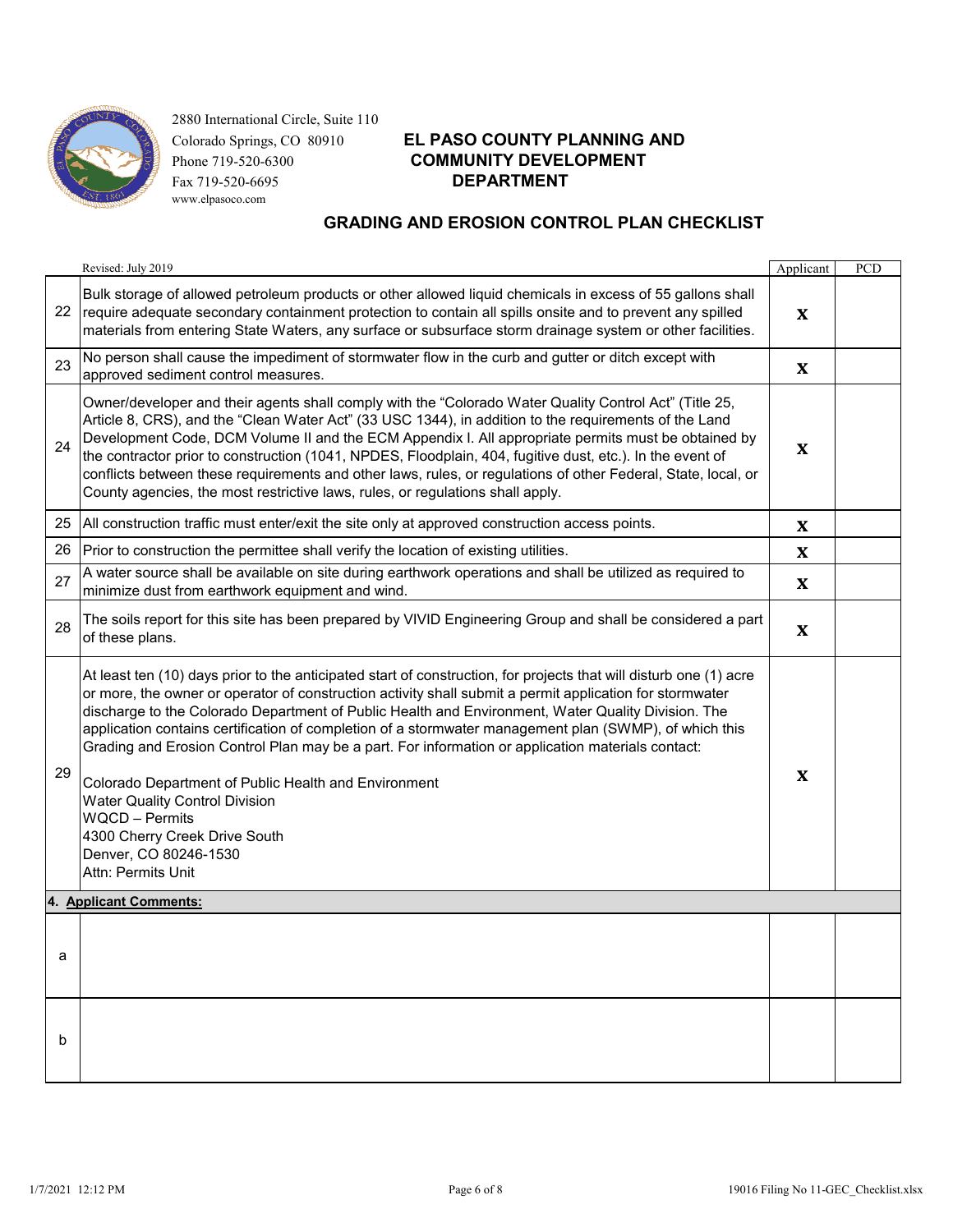

# Colorado Springs, CO 80910 **EL PASO COUNTY PLANNING AND** Phone 719-520-6300 **COMMUNITY DEVELOPMENT**

| Applicant          | PCD |
|--------------------|-----|
|                    |     |
|                    |     |
|                    |     |
|                    |     |
| Revised: July 2019 |     |